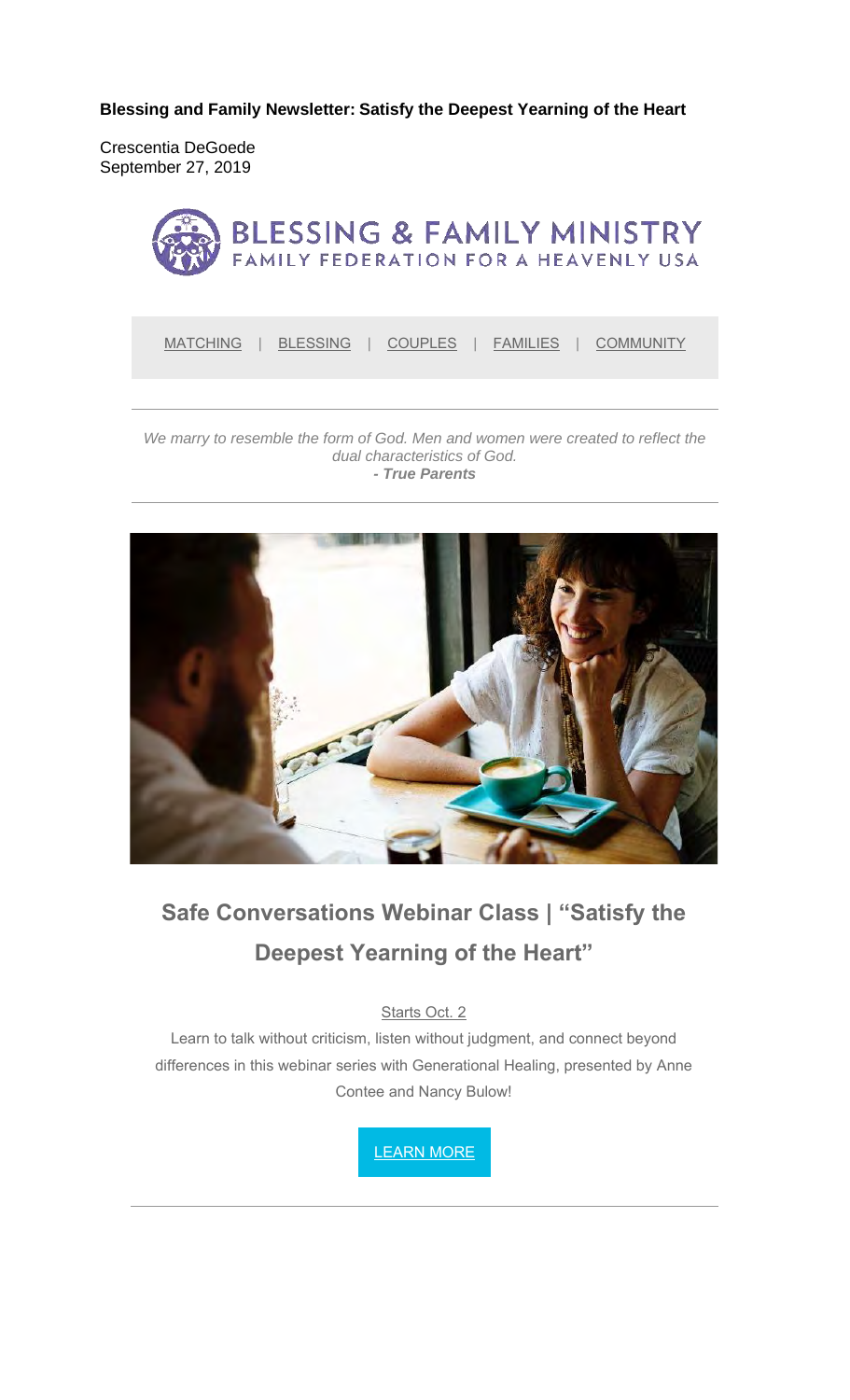

### **High Noon Summit in New Jersey**

#### September 28

This will be a great opportunity to learn about healthy intimacy and connect with the vision of a porn-free world of sexual integrity. Join us for informative presentations, moving testimonies, and connecting with others!

### LEARN MORE



## **Hyojeong Cosmic Blessing & Korea Blessing Experience | Feb. 5-9, 2020**

We're excited to announce that the 2020 Hyojeong Cosmic Blessing will be on February 7 in conjunction with True Father's 100th Birthday celebration at the KINTEX Exhibition Center in Korea...

LEARN MORE



# **Article: How to Keep Your Marriage Strong During the Parenting Years**

Author Asha Dornfest addresses the challenges of maintaining a strong connection as a couple while managing the details of life with kids...

READ ARTICLE